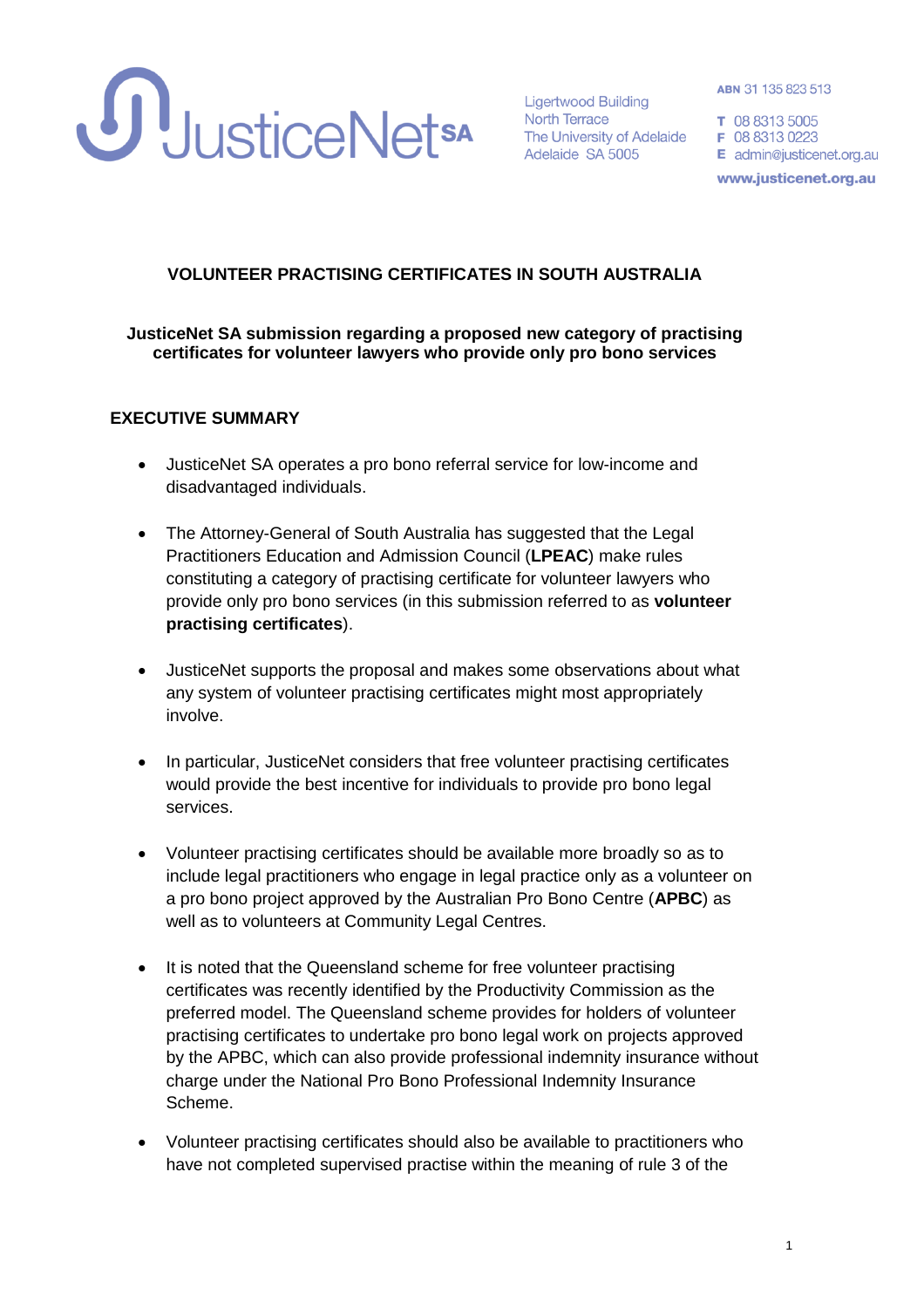

LPEAC rules. This would give new practitioners more opportunities to undertake (supervised) pro bono work, while ensuring there is no risk that volunteer practising certificates are used to complete supervised practice within the meaning of the LPEAC rules (because volunteer practising certificates can only be used by volunteers at CLCs or on APBC approved projects).

- JusticeNet agrees that holders of volunteer practising certificates should be required to comply with the mandatory Continuing Professional Development regime established by the LPEAC rules. This will serve as a measure to robustly ensure professional integrity among holders of volunteer practising certificates.
- JusticeNet does not consider that it would be necessary to extend volunteer practising certificates to university staff who are engaged as supervising solicitors for legal assistance clinics. This is because such university staff members are not volunteers, but are engaging in legal practice as part of their paid employment.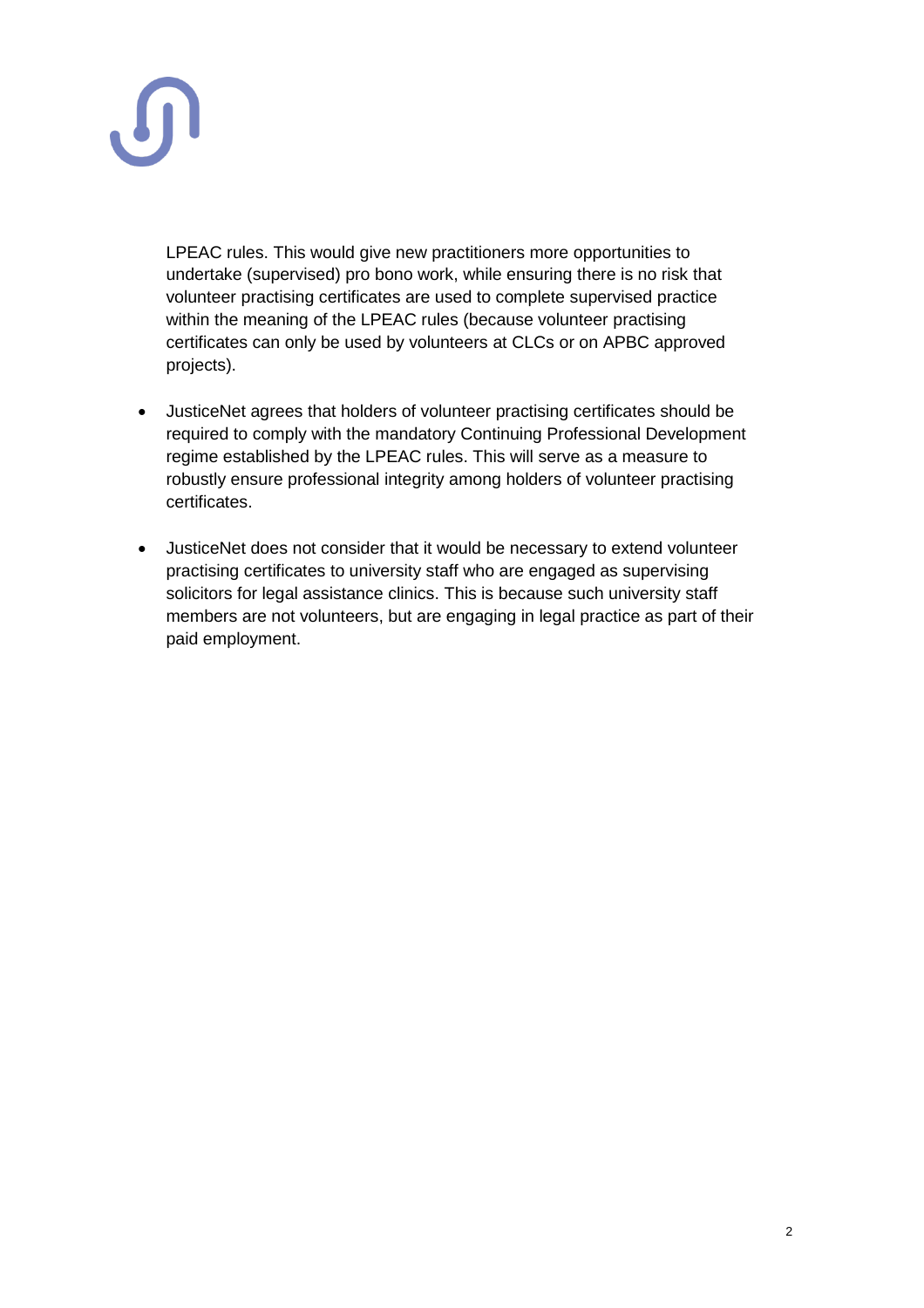$\overline{\phantom{a}}$ 

# **1. ABOUT JUSTICENET SA**

- 1.1. JusticeNet SA provides pro bono legal services for low-income and disadvantaged individuals. JusticeNet connects eligible applicants with volunteer lawyers in public and private practice who help free of charge on a referral basis or via our Self-Representation Services.
- 1.2. In its Final Report on the recent Access to Justice Arrangements Inquiry, the Productivity Commission acknowledged the importance of pro bono in bridging the access to justice gap.<sup>1</sup> In 2014 JusticeNet provided pro bono legal help to over 200 individuals experiencing civil law problems who could not obtain assistance elsewhere.
- 1.3. JusticeNet has long advocated for the creation of free volunteer practising certificates. Our interest in the proposal is twofold. First, a system of volunteer practising certificates would create opportunities for people to contribute their time and services to Community Legal Centres (**CLCs**) such as JusticeNet. Secondly, because of the nature of the services it provides, JusticeNet has a general interest in promoting the growth of pro bono legal services in South Australia.

## **2. BARRIERS TO PROVISION OF PRO BONO SERVICES BY VOLUNTEERS**

- 2.1. Under s 21(1) of the *Legal Practitioners Act 1981* (SA) (**LPA**), a person must not practise law unless they are a local or interstate legal practitioner, which requires the person to hold a practising certificate. The maximum penalty for breaching s 21 is a fine of \$50,000.
- 2.2. Section 21(3) of the LPA clarifies that s 21(1) does not prevent various types of conduct (for example, certain services typically provided by law clerks and conveyancers). However, none of those exemptions would allow a person to provide pro bono legal services on a volunteer basis.
- 2.3. Accordingly, a person who wishes to do so must pay (or seek to have the organisation for which they are proposing to volunteer pay) the current fee for the issue of a practising certificate in South Australia, which is \$572. This places a substantial burden on individuals who wish to volunteer their skills and experience, or the organisations for whom they would volunteer.

<sup>1</sup> Australian Government Productivity Commission, Commonwealth of Australia, *Access to Justice Arrangements Productivity Commission Inquiry Report* (2014) p 639.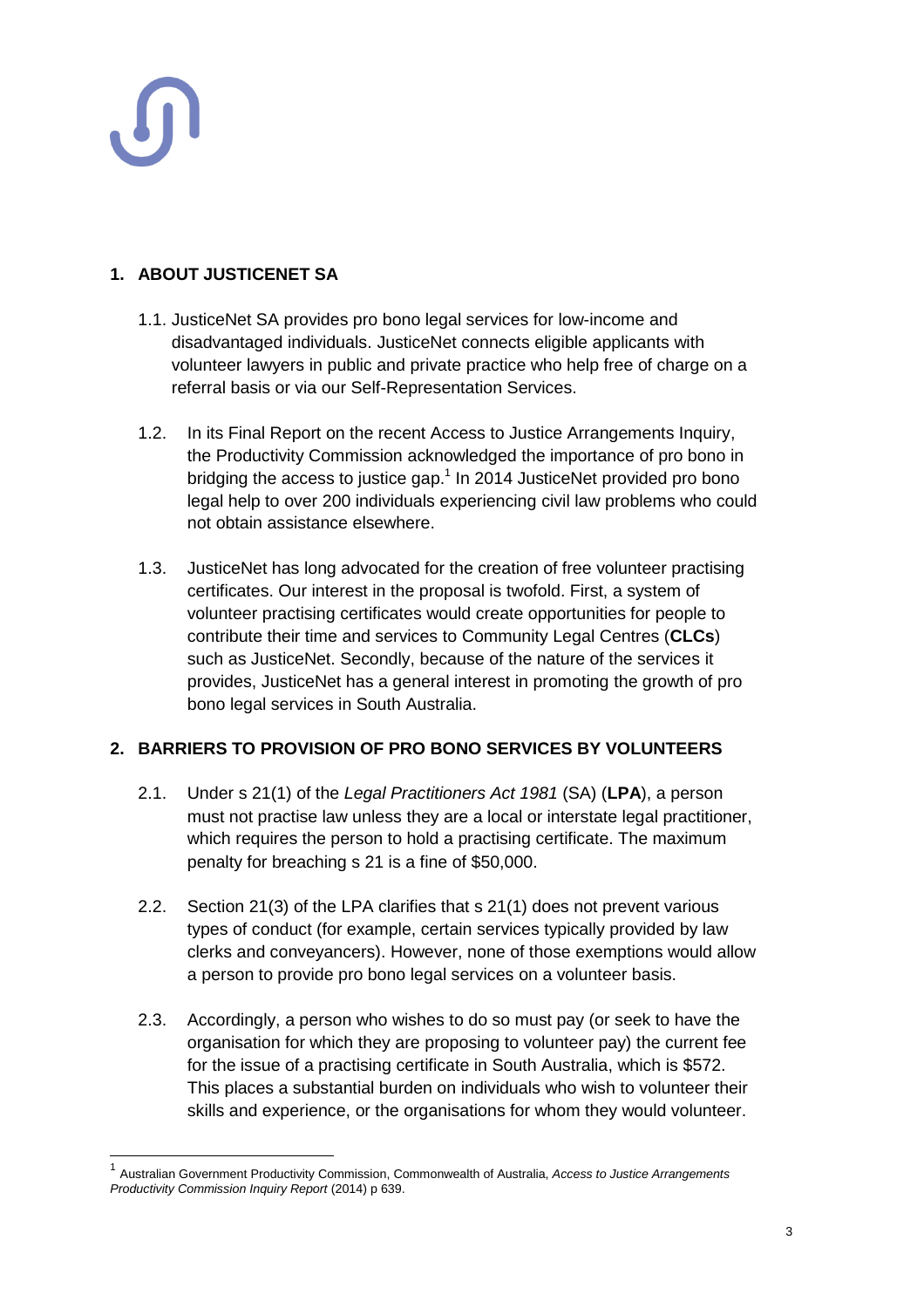

Alternatively, individuals might decide not to volunteer their time, or organisations might decide not to seek out their services.

### **3. PROPOSAL**

- 3.1. The Attorney-General of South Australia has suggested that LPEAC make rules constituting a category of practising certificate for volunteer lawyers who provide only pro bono services (volunteer practising certificates).
- 3.2. JusticeNet supports the suggestion. We have been advised by the Attorney-General that the purpose of the 2013 amendments to the LPA giving LPEAC the power to prescribe different categories of practising certificates was precisely to provide for the creation of volunteer practising certificates.
- 3.3. JusticeNet supports the creation of volunteer practising certificates because they would encourage and facilitate people who are qualified to practise law to volunteer their time and skills in service to the community, and for the benefit of:
	- 3.3.1 Community Legal Centres (including JusticeNet), or any other organisations for whom those volunteers would work;
	- 3.3.2 the community generally, but especially low income and disadvantaged members of the community, who benefit most from the work of Community Legal Centres and pro bono legal services; and
	- 3.3.3 the volunteers themselves, by removing barriers that might otherwise prevent them from offering their time and skills in a meaningful and rewarding way.
- 3.4. Free volunteer practising certificates are currently available in four other Australian states: New South Wales<sup>2</sup>, Victoria<sup>3</sup>, Queensland<sup>4</sup> and Western Australia<sup>5</sup>. The steadily increasing number of volunteer practising

 $\overline{a}$ 

 $2$  The provisions on practising certificates contained in the Legal Profession Uniform Law, which will come into effect on or about 1 July 2015 in New South Wales and Victoria, include a category of practice "as a volunteer at a community legal centre, or otherwise on a pro bono basis only". In practice this means that NSW, Victoria, Queensland and Western Australia will all offer volunteer practising certificates.

<sup>3</sup> See s 2.2.2, 2.4.3, 2.4.9, 3.5.4A of the *Legal Profession Act 2004* (Vic).

<sup>4</sup> See s 53 of the *Legal Profession Act 2007*, Rules 12A, 12B, 15A, 15B of the Queensland Law Society Administration Rule 2005.

<sup>5</sup> See s 47(3)(i) of the *Legal Profession Act 2008* (WA).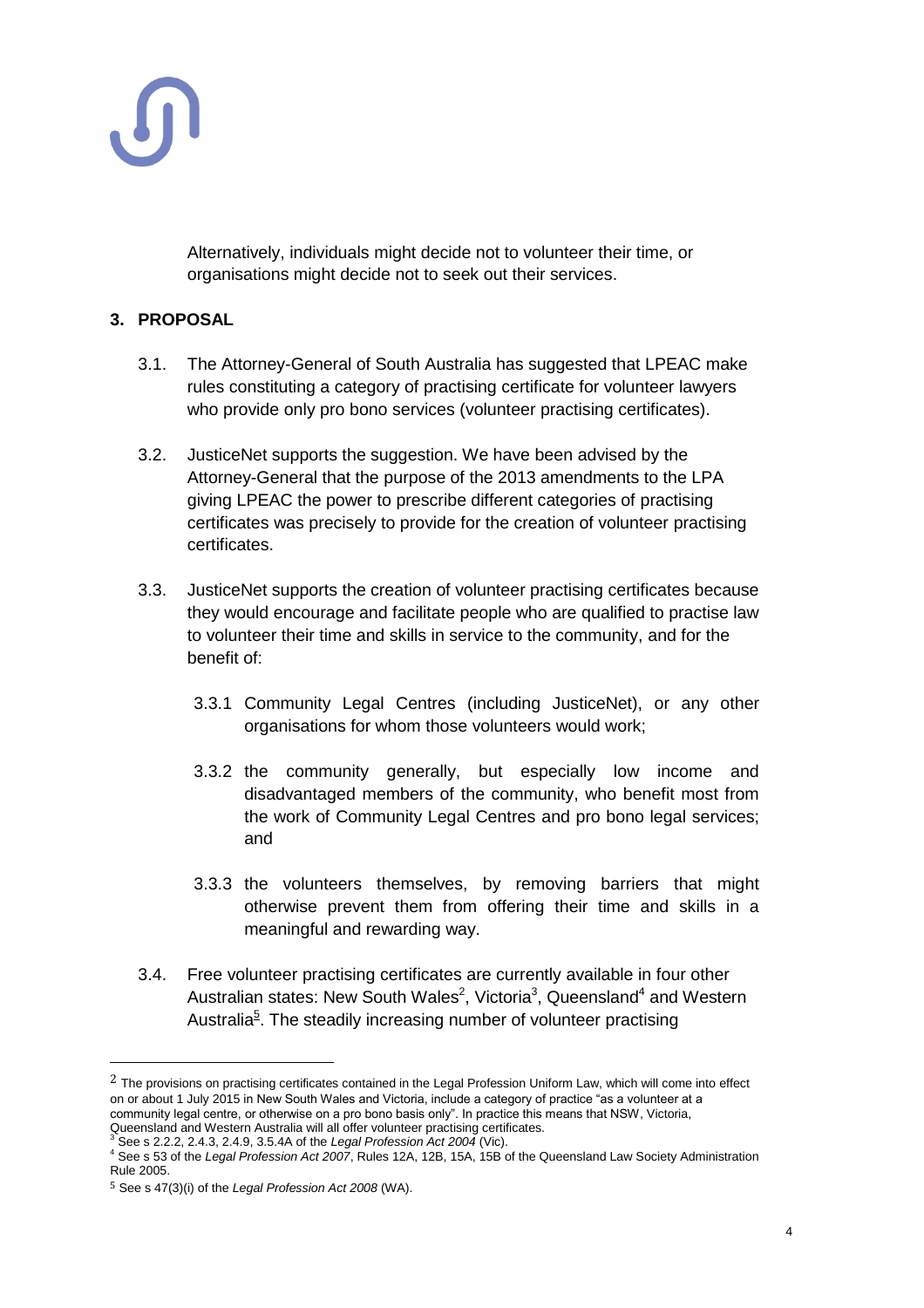

certificates being issued in those states demonstrates that they are effective in increasing the provision of pro bono legal services.

- 3.5. JusticeNet recommends that LPEAC create a category for volunteer practising certificates that has the following key features:
	- 3.5.1 holders of volunteer practising certificates should be allowed to a engage in legal practice only as a volunteer:
		- **at a Community Legal Centre and/or,**
		- on pro bono projects approved by the APBC (formerly the National Pro Bono Resource Centre);
	- 3.5.2 holders of volunteer practising certificates should be subject to mandatory continuing professional development requirements so as to preserve the reputation and high standards of the legal profession;
	- 3.5.3 volunteer practising certificates should also be available to practitioners who have not completed supervised practise within the meaning of rule 3 of the LPEAC rules.<sup>6</sup>
- 3.6. While we appreciate that the practising certificate fees are a matter for regulation, JusticeNet also proposes that volunteer practising certificates should be available at no cost to the holder.
- 3.7. Overall, JusticeNet's proposal most closely aligns with the Queensland scheme, which we submit is the most comprehensive, effective and administratively straightforward of all existing state schemes.

## **4. THE COST OF VOLUNTEER PRACTISING CERTIFICATES**

4.1. We understand that the Attorney-General is considering an annual fee for a volunteer practising certificate of around \$100 to \$150. While this is less than the \$585 fee that would otherwise apply (in 2015/16), it is not insignificant and JusticeNet considers that it would be a disincentive and barrier to those seeking to provide pro bono legal services to disadvantaged South Australians.

 $\overline{a}$ 

<sup>6</sup> Rule 3, Rules of the Legal Practitioners Education and Admission Council 2004.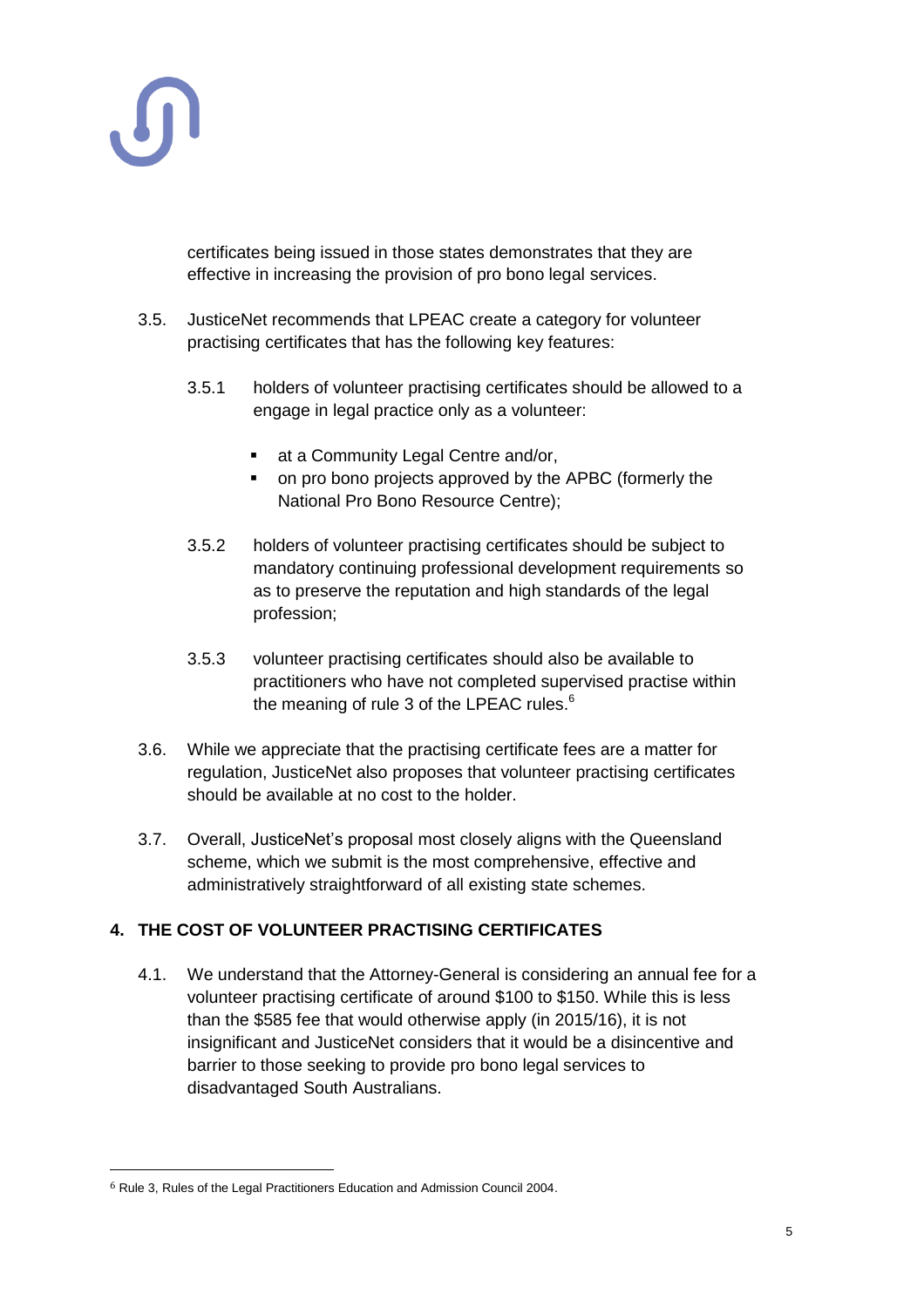

 $\overline{a}$ 

- 4.2. JusticeNet submits that volunteer practising certificates should be free because:
	- 4.2.1 the preferred goal ought be to remove fiscal barriers to the provision of pro bono legal services;
	- 4.2.2 it would be consistent with the recommendation of the Productivity Commission in the recent Report into Access to Justice Arrangements:

*"Further, those State and Territory Governments that have not done so already should introduce free practising certificates for retired or career break lawyers limited to the provision of pro bono services either through a community legal centre or a project approved by the National Pro Bono Resource Centre. This could be modelled on the approach currently used in Queensland."* <sup>7</sup>

- 4.2.3 it would be consistent with the approach taken by all other Australian states that offer volunteer practising certificates;
- 4.2.4 having to comply with mandatory CPD requirements would already impose significant financial and time costs on holders of volunteer practising certificates;
- 4.2.5 it would signal the continuing commitment of the legal profession to promoting pro bono;
- 4.2.6 it more closely aligns with the themes and goals of the Volunteering Strategy for South Australia and the South Australian Strategic Plan, to increase volunteering participation and remove barriers to volunteering.
- 4.3. To the extent that there may be concerns about the potential loss of revenue associated with the introduction of free volunteer practising certificate, we would respond as follows:
	- 4.3.1 JusticeNet envisages that people who apply for volunteer practising certificates will not otherwise be intending to acquire a practising certificate. For example, they may be lawyers employed

<sup>7</sup> Australian Government Productivity Commission, Commonwealth of Australia, *Access to Justice Arrangements Productivity Commission Inquiry Report* (2014) p 829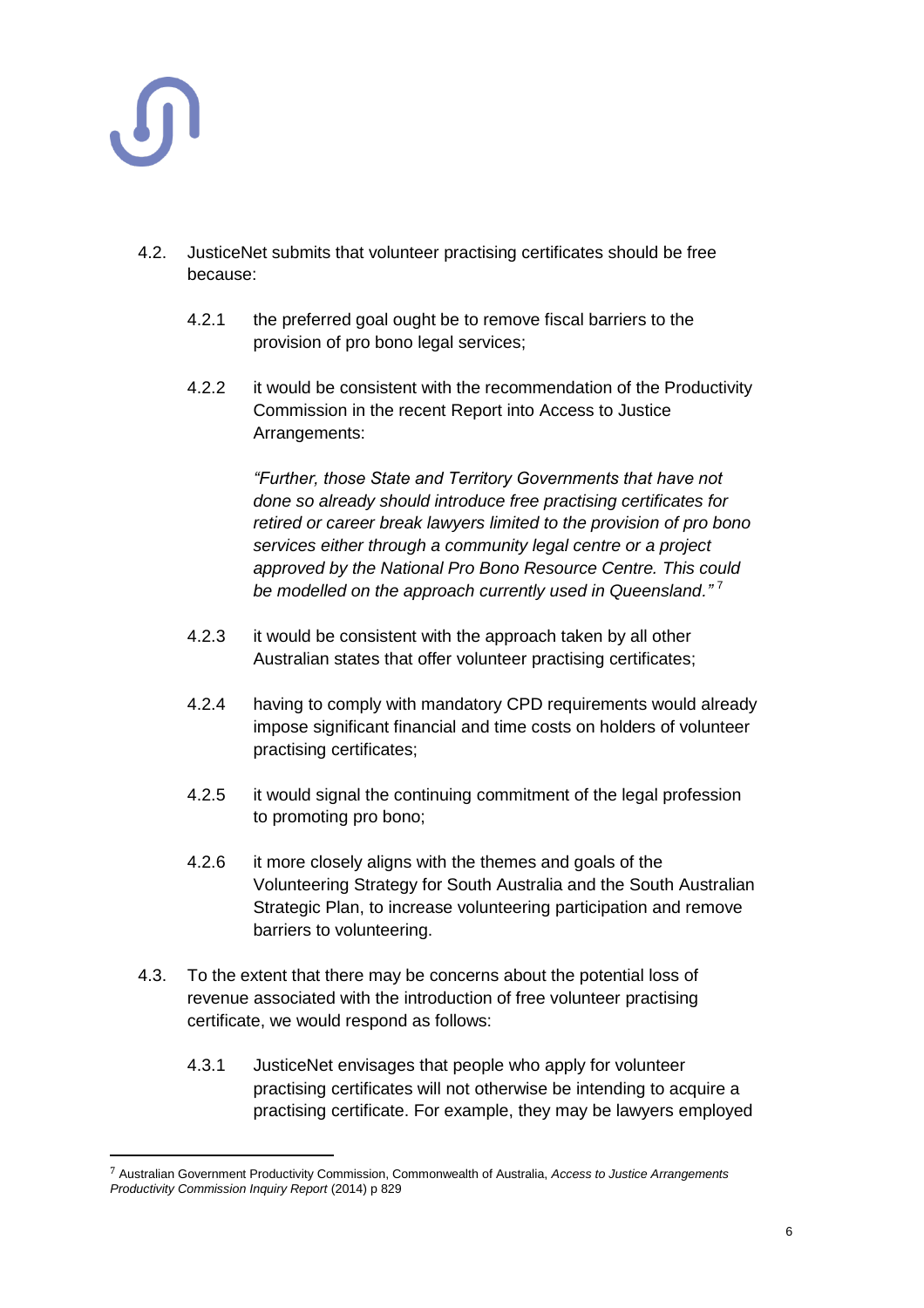by agencies such as the Australian Government Solicitor (AGS), who are not required to hold practising certificates so long as they act in that capacity, or retired lawyers or lawyers on a 'career break' who would not practise law except as a volunteer. In summary, we submit that there would be no opportunity cost (arising from fees foregone) of creating free volunteer practising certificates.

4.3.2 In fact, the creation of free volunteer practising certificates would create a new (albeit relatively modest) revenue stream for mandatory professional development providers such as the Law Society of South Australia and others.

## **5. THE SCOPE OF VOLUNTEER WORK**

- 5.1. JusticeNet considers that holders of volunteer practising certificates should only be allowed to practise law:
	- as a volunteer at a Community Legal Centre (as defined in s 5 of the LPA); or
	- as volunteer for a pro bono project approved by the APBC.
- 5.2. Limiting the availability of volunteer practising certificates to lawyers volunteering at CLCs would, in our view, be unnecessarily restrictive and a missed opportunity. For example, such a scheme would not allow for government, retired or career-break lawyers to undertake pro bono legal work other than at a CLC.
- 5.3. Allowing holders of volunteer practising certificates to work on projects approved by the APBC would provide more opportunities for undertaking pro bono work, while ensuring the integrity of the practising certificate system. The APBC approves a pro bono project if the work falls within the definition of pro bono used by the Law Council of Australia and is to be undertaken without fee to the client. Volunteers on APBC pro bono projects are also covered by the National Pro Bono Professional Indemnity Insurance Scheme arranged by the APBC, while volunteer lawyers at CLCs are generally covered under the National Association of Community Legal Centres professional indemnity insurance scheme.
- 5.4. The comments of the Productivity Commission about the merits of the Queensland approach to volunteer practising certificates are worth repeating in this context: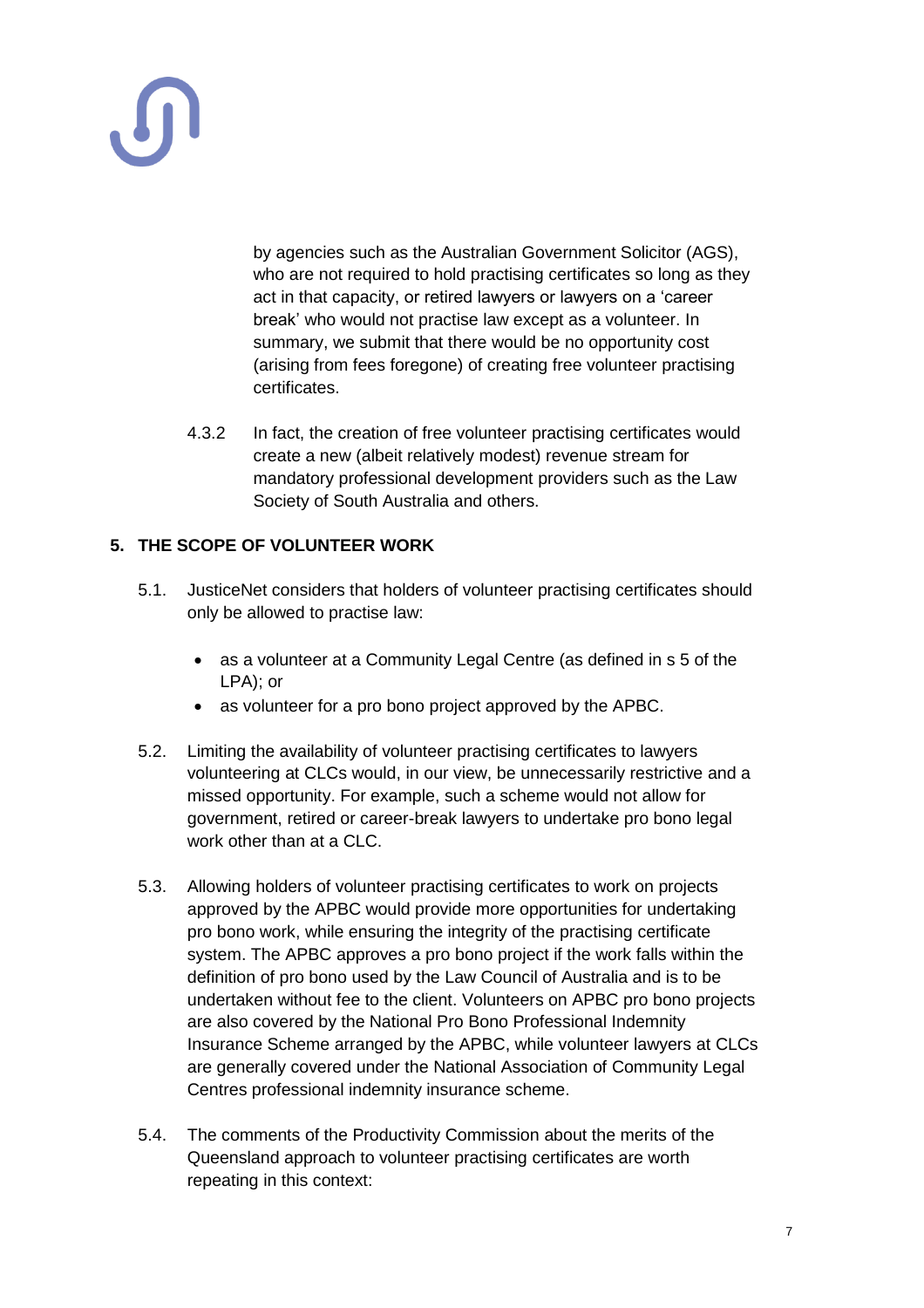

*Given that it further extends the opportunities for pro bono provision, while still maintaining a degree of oversight, the Commission considers that the Queensland system provides the best model for jurisdictions to adopt. In relation to fidelity and indemnity insurance, the Commission notes that CLCs' fidelity insurance generally covers volunteers, and the professional indemnity insurance cover provided by the NPBRC appears to be appropriate... 8*

### **6. ELIGIBILITY FOR A VOLUNTEER PRACTISING CERTIFICATE**

- 6.1. JusticeNet submits that volunteer practising certificates should also be available to practitioners who have not completed supervised practise within the meaning of rule 3 of the LPEAC rules.<sup>9</sup>
- 6.2. Importantly, there would be no risk that volunteer practising certificates are used by new practitioners to complete the supervised practice requirements within the meaning of the LPEAC rules. Only time spent as an employee qualifies as supervised practice within the meaning of the rules. Accordingly, using a volunteer practising certificate to provide legal services as a volunteer at a CLC or on an APBC approved pro bono project cannot count toward the supervised practise requirements. <sup>10</sup>
- 6.3. Newer practitioners should be eligible for a volunteer practising certificates for the following reasons:
	- 6.3.1 younger practitioners are particularly active in participating in volunteer and pro bono opportunities;
	- 6.3.2 it would encourage newer practitioners to volunteer either at a CLC or for an APBC approved pro bono project;
	- 6.3.3 it would enable newer lawyers to obtain more practical legal experience, particularly at the current time when the market for graduate solicitors is very tight.

<sup>8</sup> Australian Government Productivity Commission, Commonwealth of Australia, *Access to Justice Arrangements Productivity Commission Inquiry Report* (2014) p 829

 $9$  Rule 3, Rules of the Legal Practitioners Education and Admission Council 2004.

 $10$  Theoretically, holders of volunteer practising certificates may be employed in a different capacity (for example, an AGS lawyer authorised to participate in an approved APBC project), but the work done pursuant to a volunteer practising certificate would not count towards his or her supervised practice requirements.)